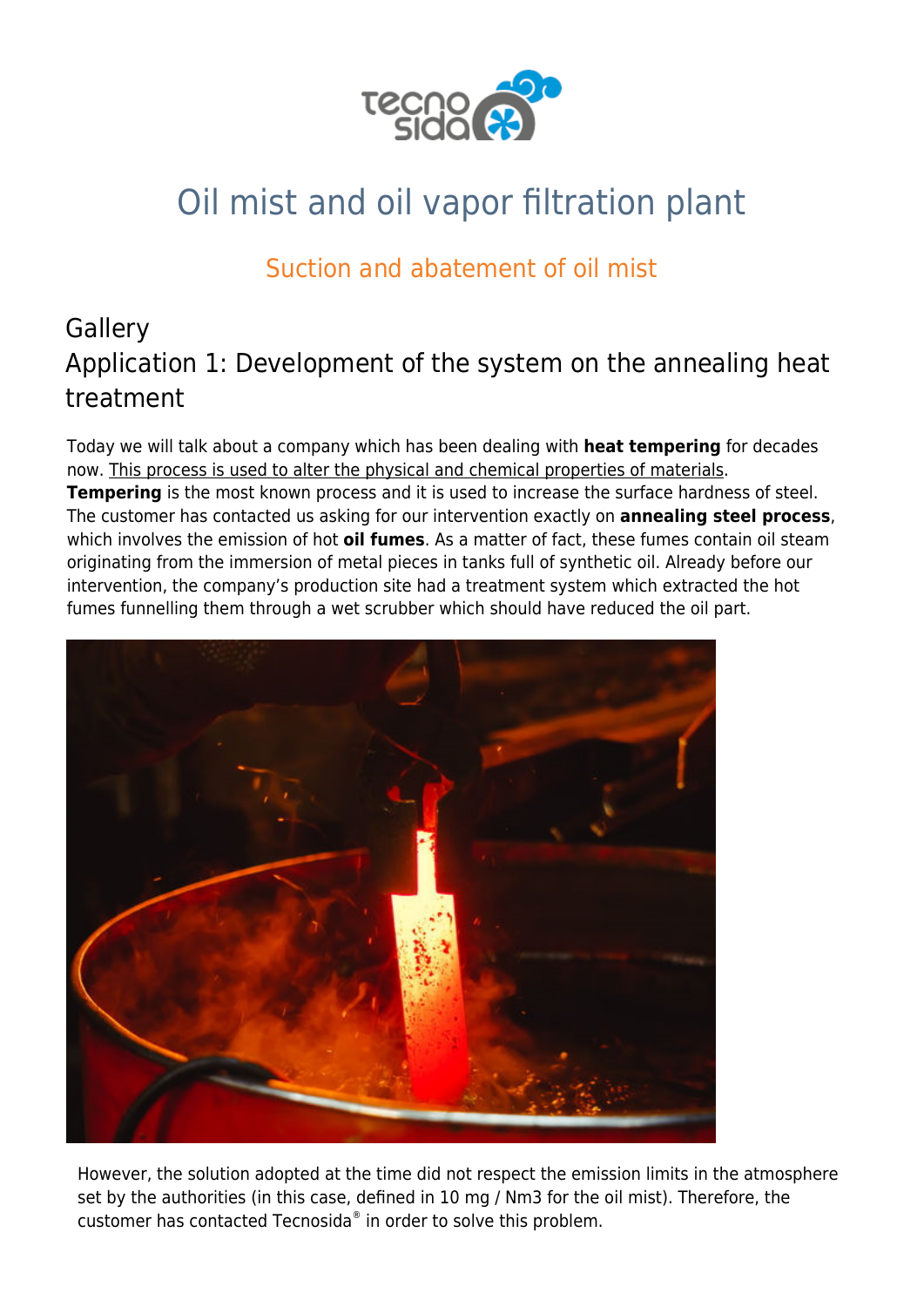#### Hot fumes extraction and oil mist filtration

Following the intervention request, our specialized staff carried out a [technical inspection](https://www.tecnosida.com/services-and-consulting-for-the-environment), in order to actually identify what the problem was and to define a technical-financial proposal. At the end of this first stage, [Tecnosida](https://www.tecnosida.com/about-us)® proposed the installation of a [coalescing filter](https://www.tecnosida.com/oil-mist-removal-filter) after the wet scrubber, in order to reduce the [oil mist](https://www.tecnosida.com/oil-mist-properties-behaviour-and-filtration-technology), as the prior system did not filter them.

Tecnosida® has presented a technology which **reduces the oil mist through the coalescence basics of physics**: it allows the micro particles in the gas flow to join together in order to create bigger oil drops, which fall on the bottom of the filter, due to gravity, where they are gathered. Therefore, thanks to this system, the oil can be recovered (it can be reused avoiding waste) and air flow without pollutant can be emitted in the atmosphere.



In order to facilitate the incorporation of oil particles, a special filter surface composed of glass fibre cartridges has been used. Depending on their size, shape and specific weight, the oil drops can get together through different processes:

- **Sieve** = the air flow passes through the filter fibres and the roughest particles are stopped between the two fibres as they have a greater diameter than the distance between the fibres themselves;
- **Collision** = due to its inertia, the particle moves forward and collides with the fibre adhering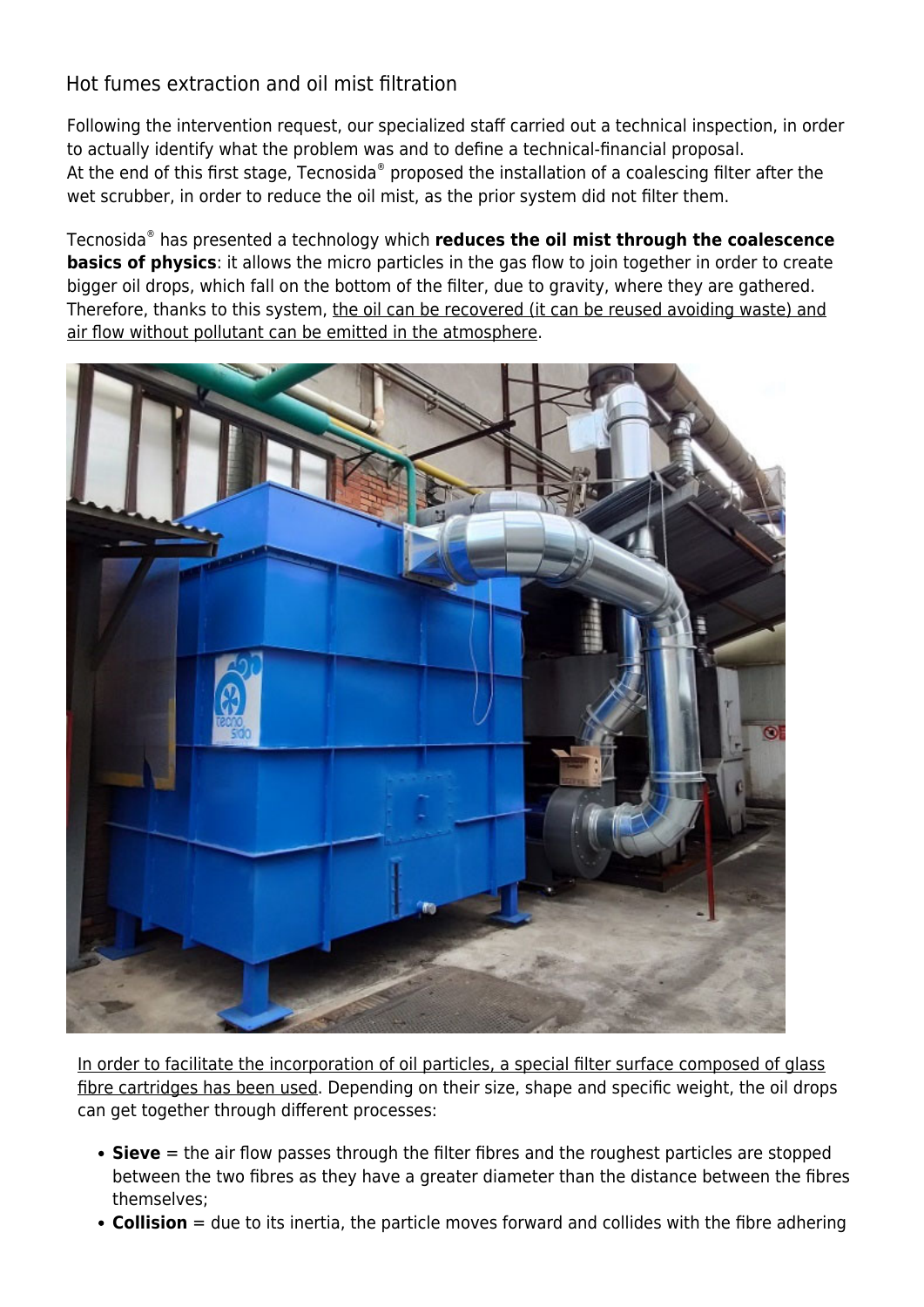to it due to the viscosity of the oils which treated and soaked the fibres;

**Brownian motion** = a phenomenon that consists in the fact that the sub micron particles (in particular, those that have a diameter less than 1 micron) have their own oscillation movements which are much higher the smaller the particle size. The molecules come into contact with the filter fibres during these movements: the chances that the particles come into contact with the filter fibre increase as long as the diameter of the particles and fibres and the air speed decrease. The particles adhere to the fibres as a result of elementary electric forces (static electricity). The process of diffusion occurs in the filters with very high efficiency.



#### Efficiency of the filter for oil mist

The coalescing separator filter has been produced according to the specific needs of the customer and the production process, taking into consideration plant's capacity and temperature.

The implemented technology has confirmed its high filtration efficiency (99,99%): thanks to this, the number of oil particles decreased, including those little ones that could not be filtered by the existing wet system.

The tests carried out by the customer have proved this result:

- before the implementation of the mist filtration system, they showed a concentration of oil particles in the amount of 27 mg/Nm3
- after having implemented the Tecnosida® coalescence technology, they reported less than 2 mg/Nm3 concentration

Therefore, the adopted solution has completely solved the customer's problem. Thanks to this, the values remained under 10 mg/Nm3, provided for by law.

### Application 2: production and use of synthetic monomers

The customer is a leading company in the production of non-woven fabric (TNT – NONWOVEN) for various uses, including personal hygiene, industrial use, clothing, wallpapers, agriculture, etc.

In short, NONWOVEN, instead of being woven on a loom, is made of a [polymer](https://www.tecnosida.com/air-pollution-in-rubber-plastic-thermosets-industrial-production) (generally polypropylene / PP or polyester / PET) which is melted, spun and distributed as a continuous thread by extruders in such a way that the threads cross each other in a random manner. Finally, a heated cylinder (roll stack) makes the fibres bind together and gives them the characteristic square or oval "pitting" that makes the fabric soft and at the same time durable.

During the production process, synthetic monomers such as [polypropylene](https://www.tecnosida.com/air-pollution-in-rubber-plastic-thermosets-industrial-production) are used at high temperature, creating emissions that can be defined ["polymeric vapours](https://www.tecnosida.com/air-pollution-in-rubber-plastic-thermosets-industrial-production)", or [oily mist](https://www.tecnosida.com/oil-mist-properties-behaviour-and-filtration-technology) emissions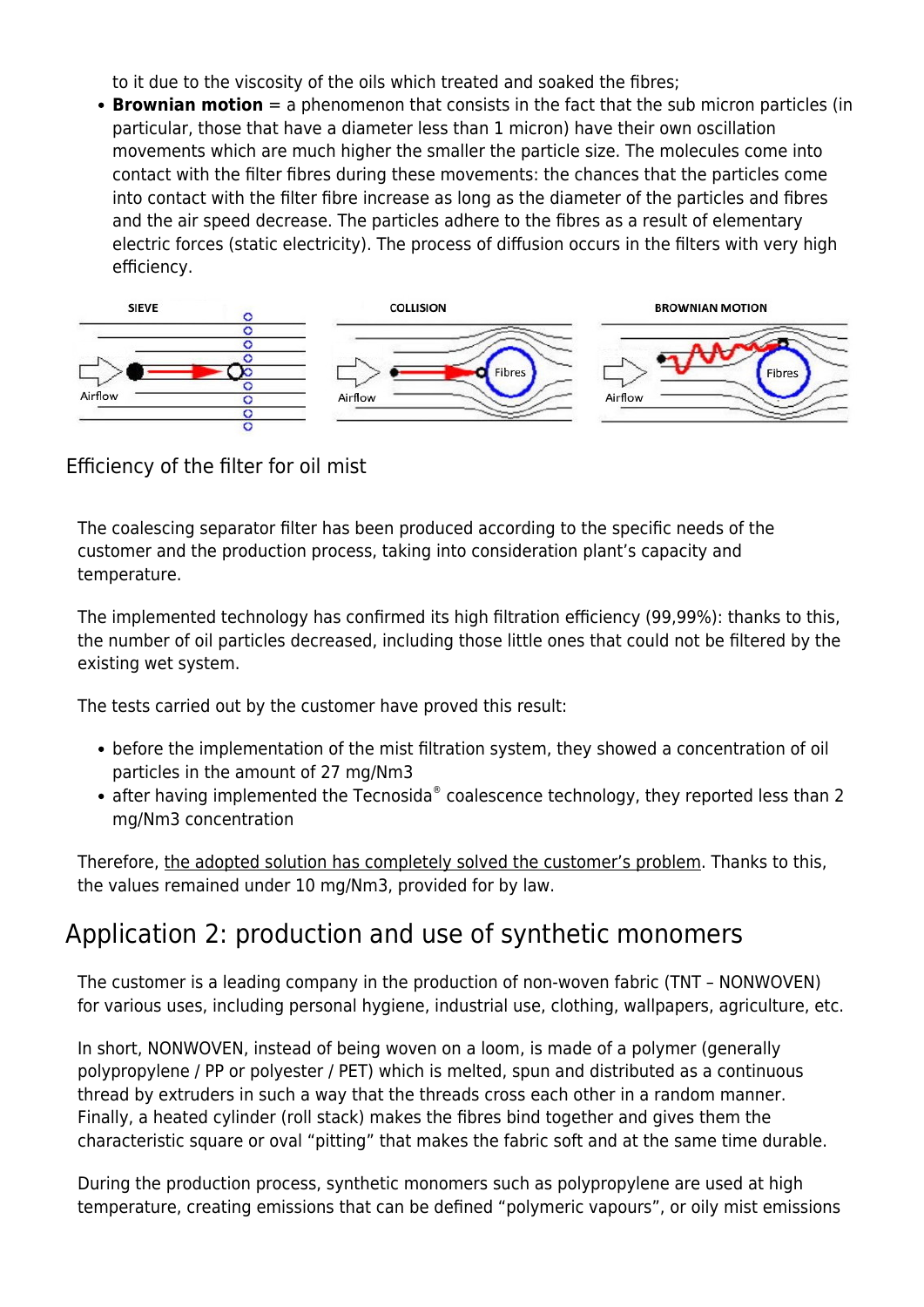that are difficult to treat as their physical properties change with the temperature.

Plant for the removal of polymeric vapors:

[Tecnosida](http://www.tecnosida.com/1406/pollution-prevention-technologies-for-air-pollution-control)<sup>®</sup> proceeds to the [technical inspection](https://www.tecnosida.com/services-and-consulting-for-the-environment) at the customer's site and, once the problems and the peculiarities present in the production process are highlighted, proposes the construction of a plant specifically designed according to company needs and composed of:

- [Oilscreen](http://www.tecnosida.com/309/Oilscreen_filter_oil_mist_tar_emulsion)® filter with [coalescing technology](http://www.tecnosida.com/5166/oil-mist-control-and-abatement), which includes:
- 1. filtering chamber for the containment of the cartridges and differential pressure switch;
- 2. lower tank for collecting oily condensate

It is equipped with a temperature regulator and special insulation, in order to minimize the impact of the cold winter temperatures on the physical state of the effluent to be treated. In particular, the insulation was made of rock wool with a thickness suitable to avoid the phenomenon of condensation and was applied to all the parts exposed to the external environment (filter and pipe);

- External oil-tight pipe, made of Aisi 304 stainless steel, flanged and insulated for the introduction of the air flow to be treated;
- Installation of a jib hoist for the [maintenance](https://www.tecnosida.com/services-and-consulting-for-the-environment) / replacement of [coalescence filtering cartridges](http://www.tecnosida.com/309/Oilscreen_filter_oil_mist_tar_emulsion) with total weight, in the operation phase, exceeding 250 kilograms each.



The filter has been realized in the version for outdoor use in low temperature environments. [Tecnosida](https://www.tecnosida.com/1406/about-us)® plant is realized in compliance with the BAT (DC.CF.01). It reduces the emissions